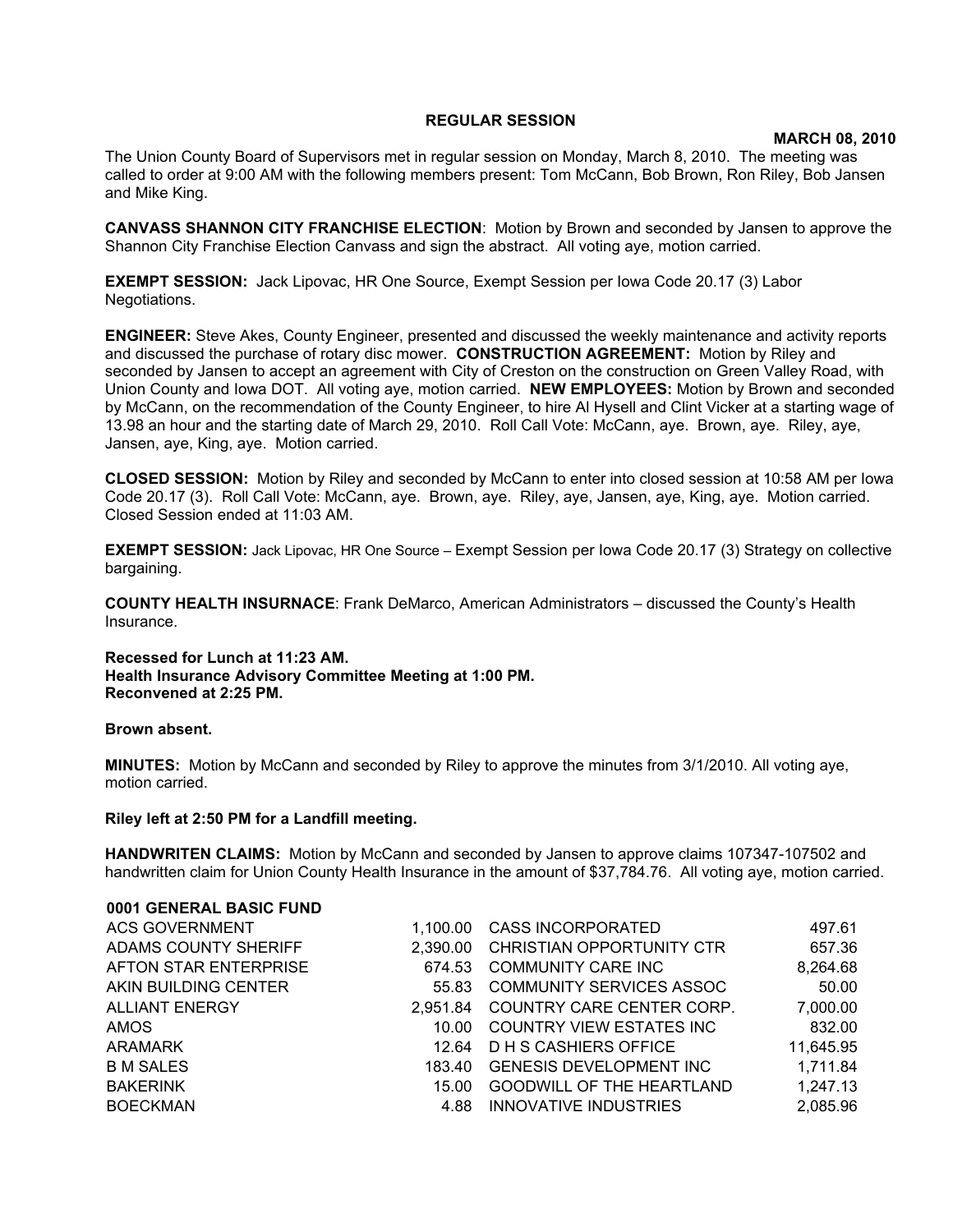| <b>BROWN</b>                          | 15.00    | JENNIE EDMUNDSON HOSPITAL             | 1,499.00  |
|---------------------------------------|----------|---------------------------------------|-----------|
| BYERS WOOD & GLASS SHOP               | 219.71   | MAHASKA COUNTY HOSPITAL               | 600.00    |
| <b>CHAMBERLAIN</b>                    | 15.00    | <b>NEW HOPE VILLAGE</b>               | 1,056.93  |
| <b>CHEERS</b>                         | 15.00    | NISHNA PRODUCTIONS INC                | 5,467.66  |
| <b>CHEERS</b>                         | 15.00    | OTTUMWA REGIONAL HEALTH               | 152.00    |
| <b>CHEERS</b>                         | 15.00    | PARTNERSHIP FOR PROGRESS              | 327.68    |
| <b>CRESTON AUTOMOTIVE</b>             | 299.45   | <b>RRACAP</b>                         | 588.58    |
| <b>CRESTON FARM &amp; HOME SUPPLY</b> | 47.26    | <b>RYNEARSON</b>                      | 195.84    |
| <b>CRESTON FIRE DEPARTMENT</b>        | 340.00   | <b>SIRF</b>                           | 623.50    |
| <b>CRESTON MUNICIPAL UTILITIES</b>    | 73.76    | SPECIALIZED SUPPORT SERVICES          | 335.52    |
| <b>CRESTON PUBLISHING CO</b>          | 605.08   | <b>SWANSON</b>                        | 212.76    |
| <b>CROSSROADS MENTAL HLTH</b>         | 397.00   | SYSTEMS UNLIMITED INC                 | 2,253.90  |
| <b>CULLIGAN</b>                       | 27.50    | TAYLOR RIDGE ESTATES INC              | 24,163.16 |
| DES MOINES STAMP MFG                  | 29.70    | <b>VOCATIONAL DEVELOPMENT CNTR</b>    | 2,438.44  |
| <b>FAREWAY STORES</b>                 | 28.89    | <b>WAUBONSIE MENTAL HLTH CNTR</b>     | 1,155.50  |
| <b>FARMERS ELECTRIC COOP</b>          | 2,608.42 | 0010 MH-DD SERVICES FUND TTL:         | 93,500.50 |
| <b>GE CONSUMER FINANCE</b>            | 39.39    |                                       |           |
| <b>GREATER REGIONAL MEDICAL CNT</b>   | 4,397.89 | 0011 RURAL SERVICES BASIC             |           |
| <b>GREEN VALLEY PEST CONTROL</b>      | 39.00    | <b>BOECKMAN</b>                       | 2.03      |
| <b>HOAKISON</b>                       | 15.00    | 0011 RURAL SERVICES BASIC TTL:        | 2.03      |
| HOYT DO                               | 300.00   |                                       |           |
| <b>HY-VEE INC</b>                     | 243.09   | 0020 SECONDARY ROAD FUND              |           |
| IOWA STATE ASSOC OF COUNTIES          | 260.00   | <b>AGRILAND FS INC</b>                | 27,752.70 |
| <b>IOWA STATE SAVINGS BANK</b>        | 119.39   | <b>ALLIANT ENERGY</b>                 | 1,968.31  |
| <b>IOWA TELECOM</b>                   | 1,167.63 | CALHOUN-BURNS & ASSOC INC             | 2,923.70  |
| <b>ISCTA</b>                          | 20.00    | CENTRAL SERVICE & SUPPLY INC          | 5,541.20  |
| <b>JANSEN</b>                         | 188.22   | <b>COUNTRYSIDE PRODUCTS</b>           | 39.26     |
| JENNIE EDMUNDSON HOSPITAL             | 1,499.00 | <b>CRESTON FARM &amp; HOME SUPPLY</b> | 213.54    |
| KSIB                                  | 20.00    | <b>CRESTON MUNICIPAL UTILITIES</b>    | 82.51     |
| <b>KELLY</b>                          | 80.00    | DIV OF ALAMO SALES CORP               | 1,051.99  |
| <b>KIBURZ</b>                         | 15.00    | FRANK DUNN COMPANY                    | 1,298.00  |
| <b>KP FENCING</b>                     | 1,100.00 | <b>FRANKS SERVICE</b>                 | 1,587.25  |
| <b>LOOMIS</b>                         | 350.00   | <b>GE CONSUMER FINANCE</b>            | 126.85    |
| <b>LORIMOR FIRE DEPARTMENT</b>        | 1,263.00 | IA DEPT TRANSPORTATION                | 329.26    |
| <b>MAFFETT</b>                        | 15.00    | <b>INNOVATIVE INDUSTRIES</b>          | 235.00    |
| MASTERCARD/ISSB IA ST SAV BK          | 44.78    | LITTLE FALLS MACHINE, INC             | 486.02    |
| <b>MATURA ACTION CORP</b>             | 4,908.13 | M & M SALES COMPANY                   | 31.44     |
| <b>MC GINNIS</b>                      | 15.00    | <b>MCCRACKEN</b>                      | 60.00     |
| <b>MC NAUGHT</b>                      | 15.00    | MIDWEST WHEEL COMPANIES               | 249.57    |
| <b>MEDICAP PHARMACY</b>               | 472.19   | MURPHY TRACTOR & EQUIPMENT            | 122.27    |
| MEYER LABORATORY INC                  | 16.95    | <b>NAPA</b>                           | 4,545.18  |
| <b>MILLER</b>                         | 15.00    | OFFICE MACHINES COMPANY INC           | 88.87     |
| MUFFLERS PLUS-QUIK LUBE               | 162.20   | O'HALLORAN INTERNATIONAL INC          | 2,201.97  |
| <b>NAPA</b>                           | 30.58    | <b>QUALITY GLASS</b>                  | 85.00     |
| OFFICE MACHINES COMPANY INC           | 460.82   | SPRING VALLEY WIRELESS                | 47.00     |
| <b>OLSON</b>                          | 5.76     | ZIEGLER INC                           | 8,194.07  |
| PAKOR INC -NW8935                     | 1,276.20 | 0020 SECONDARY ROAD FUND TTL:         | 59,260.96 |
| <b>PETZNICKS</b>                      | 296.30   |                                       |           |
| POKORNY BP & AUTOMOTIVE SERV          | 339.39   | <b>1520 CO CAP PROJECTS BOND FUN</b>  |           |
| PRAIRIE SOLID WASTE AGENCY            | 80.00    | <b>BRADLEY &amp; RILEY PC</b>         | 14,824.39 |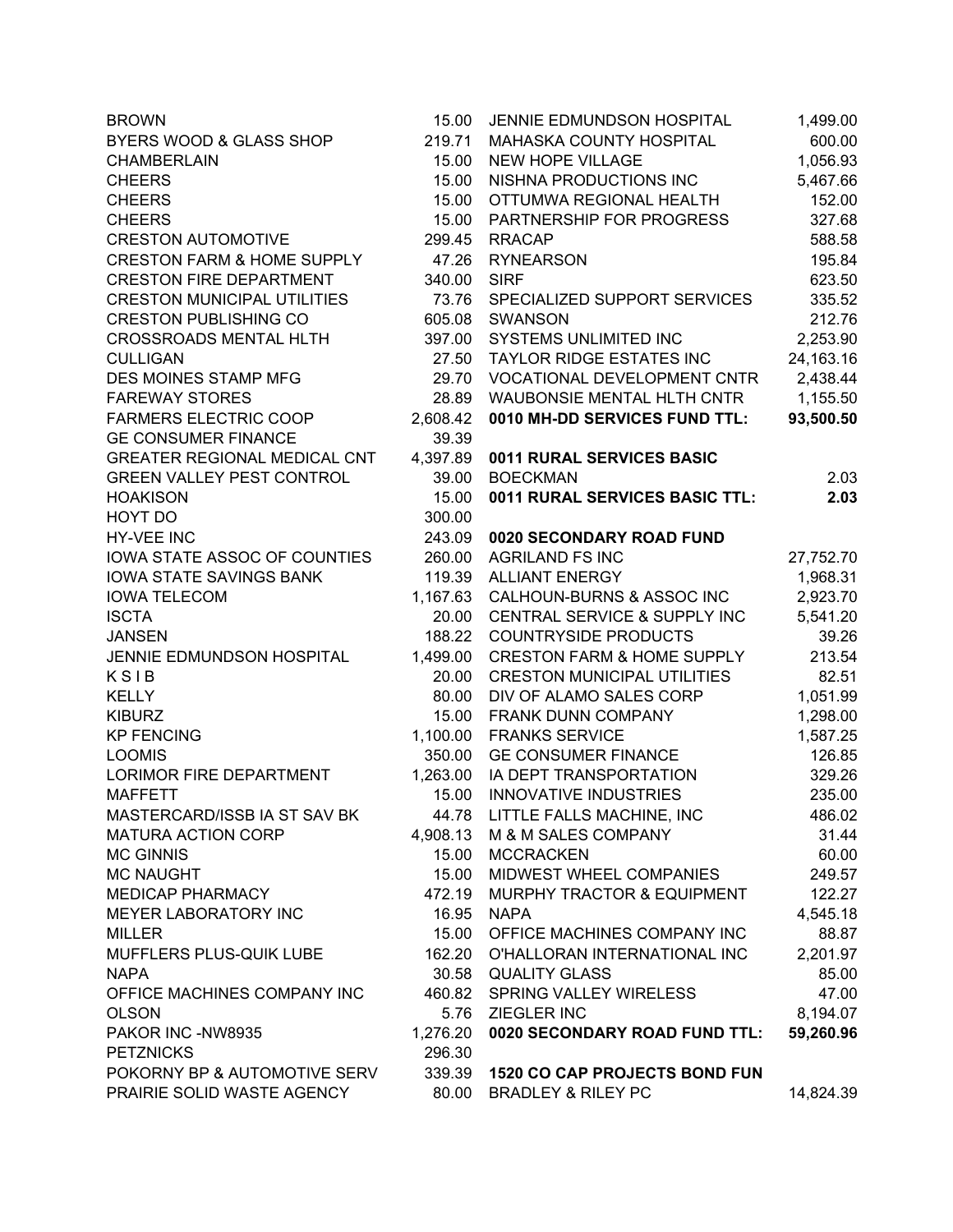| <b>RIPPERGER REPAIR</b><br>SECRETARY OF STATE             | 133.95<br>30.00 | <b>1520 CO CAP PRJCT BOND TTL:</b>       | 14,824.39 |
|-----------------------------------------------------------|-----------------|------------------------------------------|-----------|
| SOUTHERN IA RURAL WATER                                   | 475.04          | <b>1530 LITIGATION BOND FUND</b>         |           |
| <b>STALCUP</b>                                            | 15.00           | AMERICAN GOVERNMENTAL FIN                | 24,836.16 |
| STATE MEDICAL EXAMINER                                    | 1,598.00        | <b>BRADLEY &amp; RILEY PC</b>            | 42,451.00 |
| <b>STUTZMAN</b>                                           | 60.00           | <b>CHASE BANK</b>                        | 601.52    |
| <b>SUPREME CLEANERS</b>                                   | 44.80           | <b>1530 LITIGATION BOND FUND TTL:</b>    | 67,888.68 |
| <b>THATCHER</b>                                           | 80.00           |                                          |           |
| <b>TRIPP</b>                                              | 15.00           | <b>1540 CAP PRJCTS ROADS &amp; BRDGS</b> |           |
| <b>TRIPP</b>                                              | 15.00           | CALHOUN-BURNS & ASSOC INC                | 9,808.50  |
| TRUE VALUE HARDWARE & RENTAL                              | 23.99           | <b>GARDEN &amp; ASSOCIATES</b>           | 3,646.00  |
| <b>U S CELLULAR</b>                                       | 267.39          | 1540 CAP PRJCT RDS&BRDGS TTL:            | 13,454.50 |
| UNION COUNTY ENGINEER                                     | 391.80          |                                          |           |
| <b>US POST OFFICE</b>                                     | 11.16           | <b>4003 EMPOWERMENT</b>                  |           |
| <b>VEATCH</b>                                             | 15.00           | <b>CREATIVE BEGINNINGS</b>               | 896.00    |
| <b>WASHBURN</b>                                           | 240.00          | DISCOVERY KIDS PRESCHOOL                 | 1,319.00  |
| <b>WASTE MGMT OF CRESTON</b>                              | 486.17          | <b>DOWNING</b>                           | 2,720.05  |
| 0001 GENERAL BASIC FUND TOTAL:                            | 35,322.10       | MATURA ACTION CORP                       | 1,109.50  |
|                                                           |                 | SOUTHERN IOWA TROLLEY                    | 44.00     |
| 0002 GENERAL SUPPLEMENTAL                                 |                 | ST MALACHY PRESCHOOL                     | 200.00    |
| AFTON STAR ENTERPRISE                                     | 322.00          | <b>TRINITY PRESCHOOL</b>                 | 676.50    |
| <b>CRESTON PUBLISHING CO</b>                              | 179.31          | <b>4003 EMPOWERMENT TOTAL:</b>           | 6,965.05  |
| <b>EIGHME</b>                                             | 119.75          |                                          |           |
| <b>EYBERG</b>                                             | 114.75          | <b>4100 COUNTY ASSESSMENT EXPNS</b>      |           |
| FISCAL SERVICES BUREAU                                    | 9,310.00        | <b>HANER</b>                             | 272.50    |
| <b>HYSELL</b>                                             | 46.00           | <b>IOWA TELECOM</b>                      | 113.00    |
| IOWA STATE ASSOC OF COUNTIES                              | 100.00          | M & M SALES COMPANY                      | 92.00     |
| <b>RIEPE</b>                                              | 78.25           | OFFICE MACHINES COMPANY INC              | 10.99     |
| THE NEW LORIMORIAN                                        | 32.00           | <b>SMITH</b>                             | 68.00     |
| 0002 GEN SUPPLEMENTAL TTL:                                | 10,302.06       | <b>U S CELLULAR</b>                      | 27.56     |
|                                                           |                 | 4100 COUNTY ASSESS EXP TOTAL:            | 584.05    |
| 0004 LAW ENFORCEMENT CENTER                               |                 |                                          |           |
| <b>ALLIANT ENERGY</b>                                     | 3,115.33        | <b>4960 SANITARY LANDFILL</b>            |           |
| <b>ARAMARK</b>                                            | 31.72           | AFTON STAR ENTERPRISE                    | 45.12     |
| <b>B M SALES</b>                                          | 306.50          | <b>ALLIANT ENERGY</b>                    | 1,500.00  |
| BYERS WOOD & GLASS SHOP                                   | 166.56          | <b>BARKER LEMAR &amp; ASSOC INC</b>      | 1,175.85  |
| COUNSEL OFFICE & DOCUMENT                                 | 88.89           | <b>BEDFORD TIMES-PRESS</b>               | 27.00     |
| <b>CRESTON PUBLISHING CO</b>                              | 24.85           | <b>BRIAN GAY CONSTRUCTION</b>            | 29,583.18 |
| FIRST COMMUNICATIONS LLC                                  | 96.29           | CITY CARTON CO INC                       | 3,268.00  |
| <b>GREEN VALLEY PEST CONTROL</b>                          | 32.00           | <b>CRESTON PUBLISHING CO</b>             | 40.80     |
| OFFICE MACHINES COMPANY INC                               | 171.42          | IA DEPT OF NATURAL RESOURCES             | 12,749.22 |
| O'KEEFE ELEVATOR COMPANY INC<br>PER MAR SECURITY SERVICES | 1,487.38        | <b>IOWA TELECOM</b>                      | 136.06    |
|                                                           | 117.00          | <b>ISOSWO</b>                            | 85.00     |
| <b>STERIS CORPORATION</b>                                 | 94.38           | <b>JIM'S TRUCK REPAIR</b>                | 558.79    |
| 0004 LAW ENFORCE CNTR TTL:                                | 5,732.33        | <b>KEN'S TRUCK REPAIR INC</b>            | 167.81    |
|                                                           |                 | METRO WASTE AUTHORITY                    | 12,765.86 |
| 0010 MH-DD SERVICES FUND                                  |                 | OFFICE MACHINES COMPANY INC              | 14.85     |
| ADVANCEMENT SERVICES                                      | 884.00          | <b>US POST OFFICE</b>                    | 40.00     |
| ALEGENT HEALTH MERCY<br><b>HOSPITAL</b>                   | 2,915.00        | WASTE MGMT OF CRESTON                    | 1,787.32  |
| AREA XIV AGENCY ON AGING                                  | 716.82          | <b>4960 SANITARY LANDFILL TOTAL:</b>     | 63,944.86 |